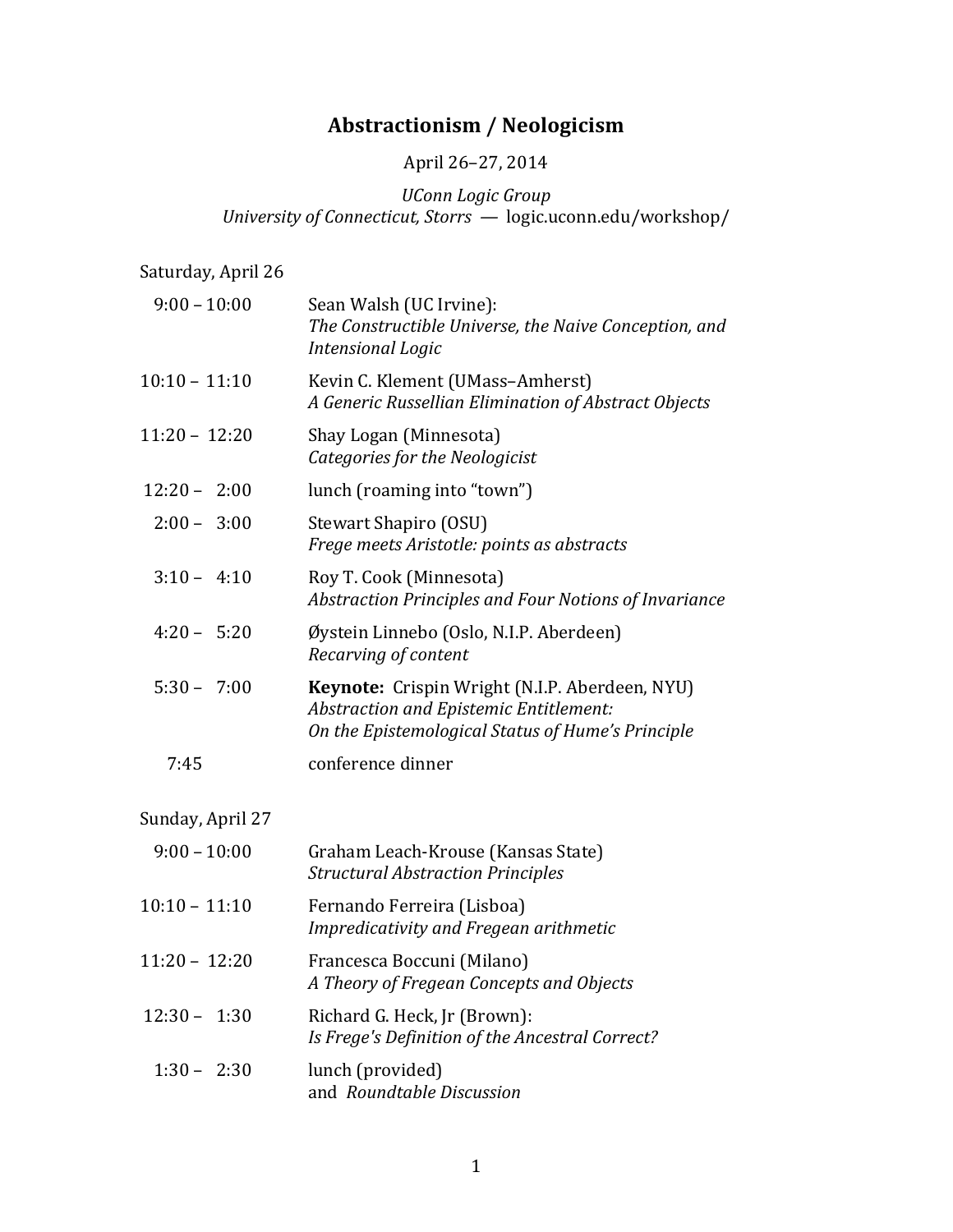# *Abstracts*

## **Francesca Boccuni** (Università Vita Salute San Raffaele, Milano)

## *A Theory of Fregean Concepts and Objects*

I will present a stratified plural theory for Fregean objects based on Boolos's intuition that Fregean abstraction principles rest on explicit existential assumptions. The interaction of the axioms of the theory is so tweaked that the resulting system is consistent, but strong enough to deliver some important Fregean abstraction principles (e.g. BLV and HP) and PA2 via Frege's definitions. In order to motivate the restrictions imposed on the axioms for the sake of consistency, the intensional nature of concepts and their relation with pluralities is investigated, to the effect that a novel motivation for stratification of concepts is suggested.

# **Roy T. Cook** (Minnesota)

# *Abstraction Principles and Four Notions of Invariance*

One particularly interesting type of abstraction principle are those principles where the equivalence relation providing identity conditions for the abstracts governed by the abstraction principle is purely logical. Isolating and studying such purely logical abstraction principles requires identifying exactly which equivalence relations are 'logical' in the relevant sense. In this paper I compare and contrast four potential accounts of 'logicality', and show that the more strict the notion of logicality we adopt, the more central cardinal numbers and counting becomes to the theory of abstracts that results.

#### **Fernando Ferreira** (Universidade de Lisboa)

#### *Impredicativity and Fregean arithmetic*

In Frege's logicism, numbers are logical objects in the sense that they are extensions of certain concepts. Even though Frege's logical system is inconsistent, it was shown by Richard Heck that its restriction to predicative (second-order) quantification is consistent. This predicative fragment is, nevertheless, too weak to develop arithmetic. In this talk, I will consider an extension of Heck's system with impredicative quantifiers. In this extended system, both predicative and impredicative quantifiers co-exist but it is only permissible to take extensions of concepts formulated in the predicative fragment of the language. This system is consistent. Moreover, it proves a form of reducibility applied to concepts true of only finitely many objects. With the aid of this form of reducibility, it is possible to develop arithmetic in a Fregean way.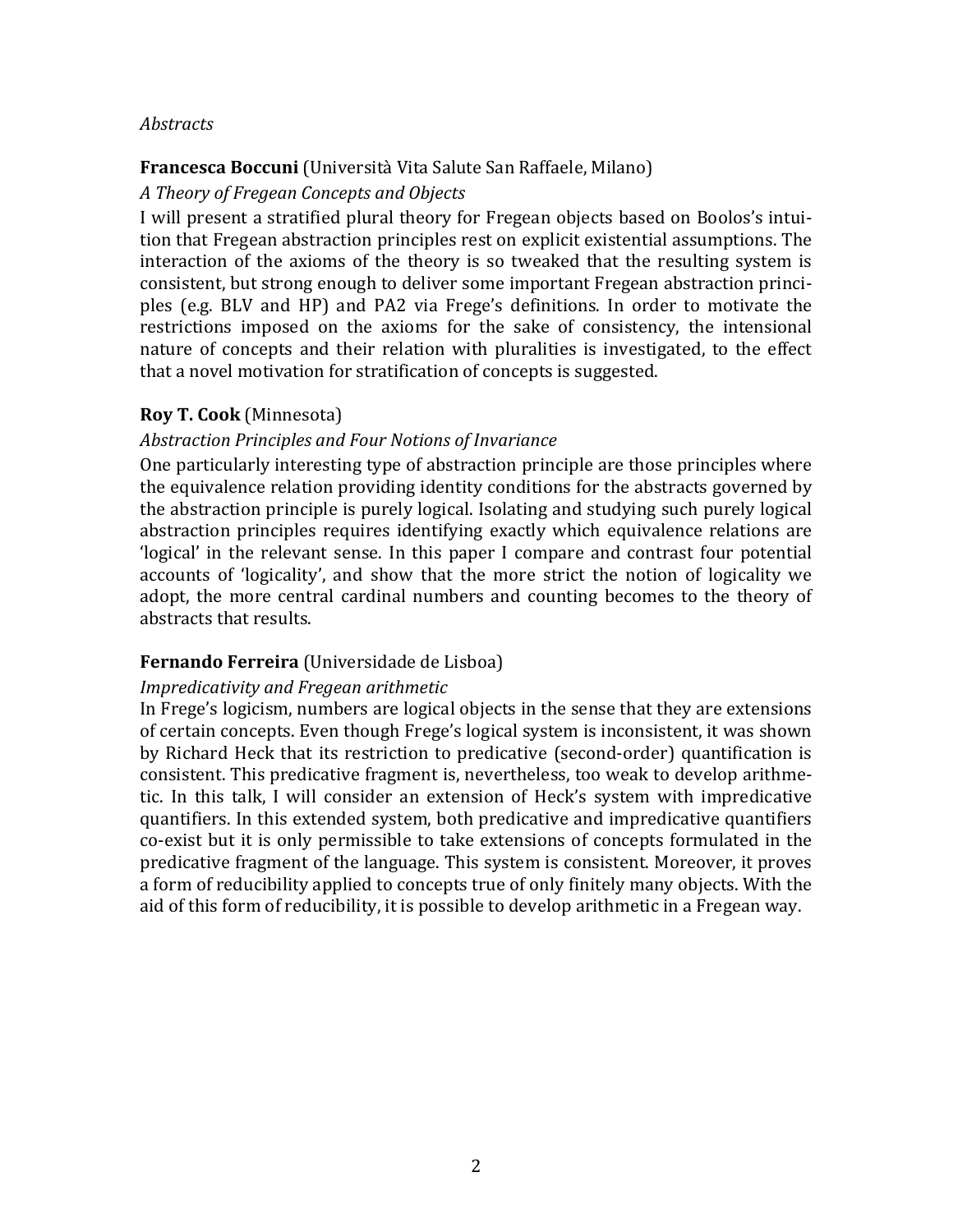# **Richard G. Heck, Jr** (Brown)

# *Is Frege's Definition of the Ancestral Correct?*

Why should one think that Frege's definition of the ancestral is correct? It can be proven to be extensionally correct, but the argument uses arithmetical induction, and that fact might seem to undermine Frege's claim to have justified induction in purely logical terms—a worry that goes back to Bruno Kerry and Henri Poincaré. In this paper, I discuss such circularity objections and then offer a new definition of the ancestral, one that is intended to be intensionally correct; its extensional correctness then follows without proof. It can then be proven to be equivalent to Frege's definition, without any use of arithmetical induction. This constitutes a proof that Frege's definition is extensionally correct that does not make any use of arithmetical induction, thus answering the circularity objections.

# **Graham Leach-Krouse** (Kansas State)

# *Structural Abstraction Principles*

In this paper, I will present a class of "structural" abstraction principles suggested by certain formal features of the approach to abstraction favored by Dedekind and Cantor. I'll then go on to show how these principles can be put to use in the general theory of abstraction, by proving some illustrative basic results about the class of structural abstraction principles. In particular, I'll show how a certain theorem of Shelah gives us a useful sufficient condition for consistency in the structural setting. and how this consistency condition suffices to solve what Neo-Logicists call the "bad company" problem in a large class of important cases. In addition, I'll show how, in the structural setting, we can get a good measure of the logical strength of our abstraction principles by making use of categories (in the mathematical sense) of interpretations between theories.

# **Øystein Linnebo** (Oslo, N.I.P. Aberdeen)

# *Recarving of content*

The idea of content recarving has played a central role in Fregean and neo-Fregean logicism. I first articulate some logical constraints on content recarving and illustrate these by means of some purported examples of content recarving. Then I examine how to make philosophical sense of the idea of content recarving and argue that none of the existing proposals succeeds.

# **Shay Logan** (Minnesota)

# *Categories for the Neologicist*

An abstraction principle that serves to define categories is introduced. It is seen to be inconsistent in the expected ways. Various attempts to make it consistent are explored.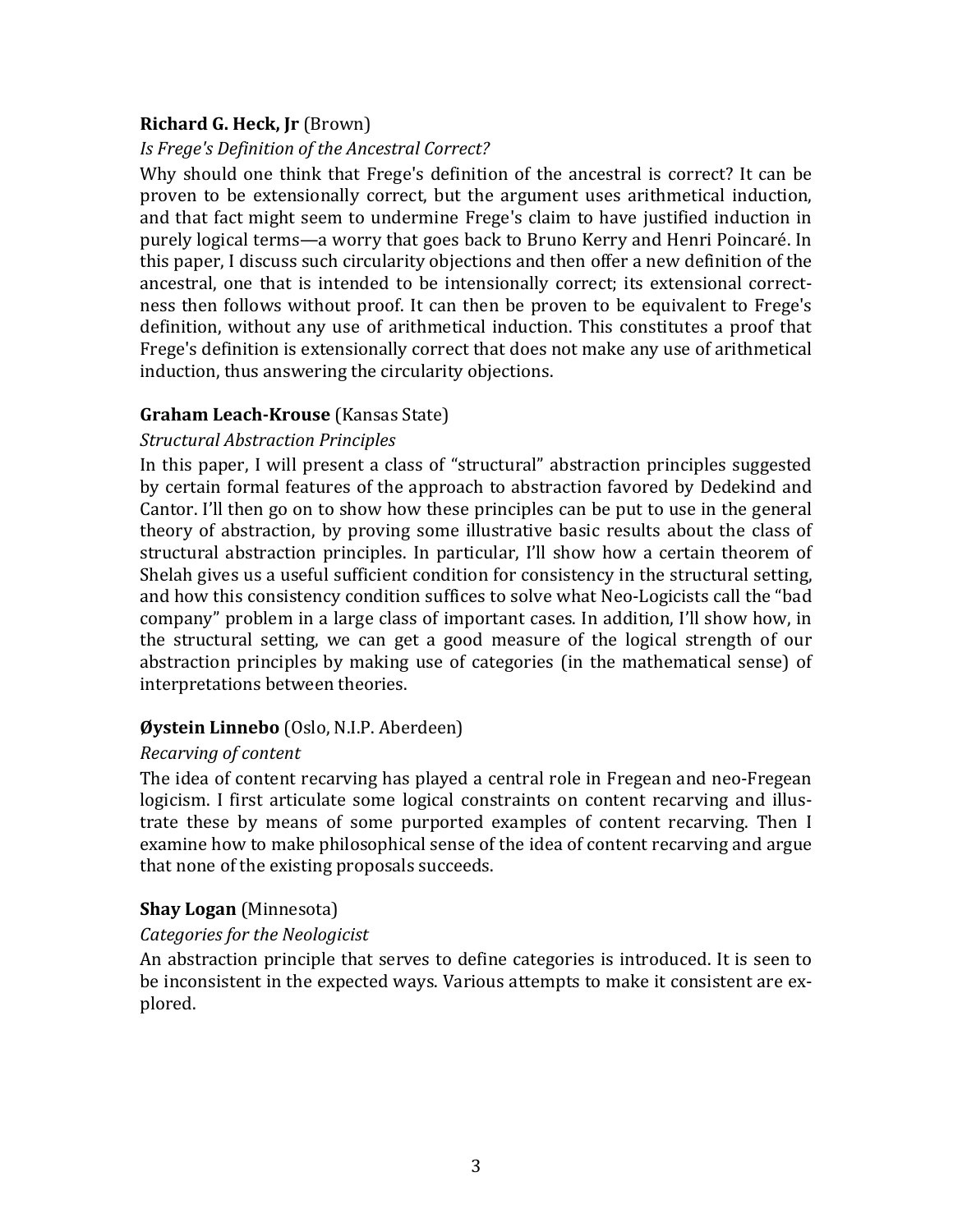### **Kevin C. Klement** (UMass-Amherst)

# *A Generic Russellian Elimination of Abstract Objects*

Recently, there's been interest in "abstractionist" forms of logicism which attempt to deduce mathematical theories from abstraction principles, those of the form:

$$
f(x) = f(y) \text{ iff } Rxy
$$

where  $R$  is an equivalence relation, and  $f$  is a functor mapping entities  $x$  and  $y$  in the same logical type to the same abstract object just in case *R* holds between them. In this paper I explore (but do not definitely endorse) a position on which it is possible to eliminate the need for principles postulating abstract objects by treating the terms in such an abstraction principles as "incomplete symbols", using Russell's noclasses theory as a template from which to generalize. I defend views of this stripe against certain objections, most notably Richard Heck's charge that syntactic forms of nominalism cannot correctly deal with non-first-orderizable quantification over apparent abstracta.

### **Stewart Shapiro** (The Ohio State University)

### *Frege meets Aristotle: points as abstracts*

There has been a fair amount of work developing a "gunky" or point-free (or pointless) account of space, or space-time. Geoffrey Hellman and I are working on one such account. In such frameworks, it is common to define "points" as the limits of infinite sequences of regions, following Whitehead's "extensive abstraction". I will show how to characterize points, within the Hellman-Shapiro gunky background, as neo-logicist abstractions from regions. This helps make sense of some Aristotelian conceptions of continuity and his talk of points as the endpoints of intervals.

# **Sean Walsh** (Department of Logic and Philosophy of Science, UC Irvine)

# The Constructible Universe, the Naive Conception, and Intensional Logic

This paper studies the relationship between three foundational systems: Gödel's Constructible Universe of Sets, the naive conception of set found in consistent fragments of Frege's Grundgesetze, and the intensional logic of Church's Logic of Sense and Denotation. One basic result shows how to use the constructible sets to build models of fragments of Frege's Grundgesetze from which one can recover these very constructible sets using Frege's definition of membership. This result also allows us to solve the related consistency problem and joint consistency problems for abstraction principles with limited amounts of comprehension. In addition, we are able to prove the theory consisting of all these abstraction principles with limited amounts of comprehension interprets a fragment of set theory when coupled with a form of global choice. Another basic aim of this paper is to show how to "factor" these results via a consistent fragment of Church's Logic of Sense and Denotation: so one may use the constructible sets to build models of Church's Logic of Sense and Denotation, from which one may then define models of the consistent fragments of Frege's Grundgesetze.